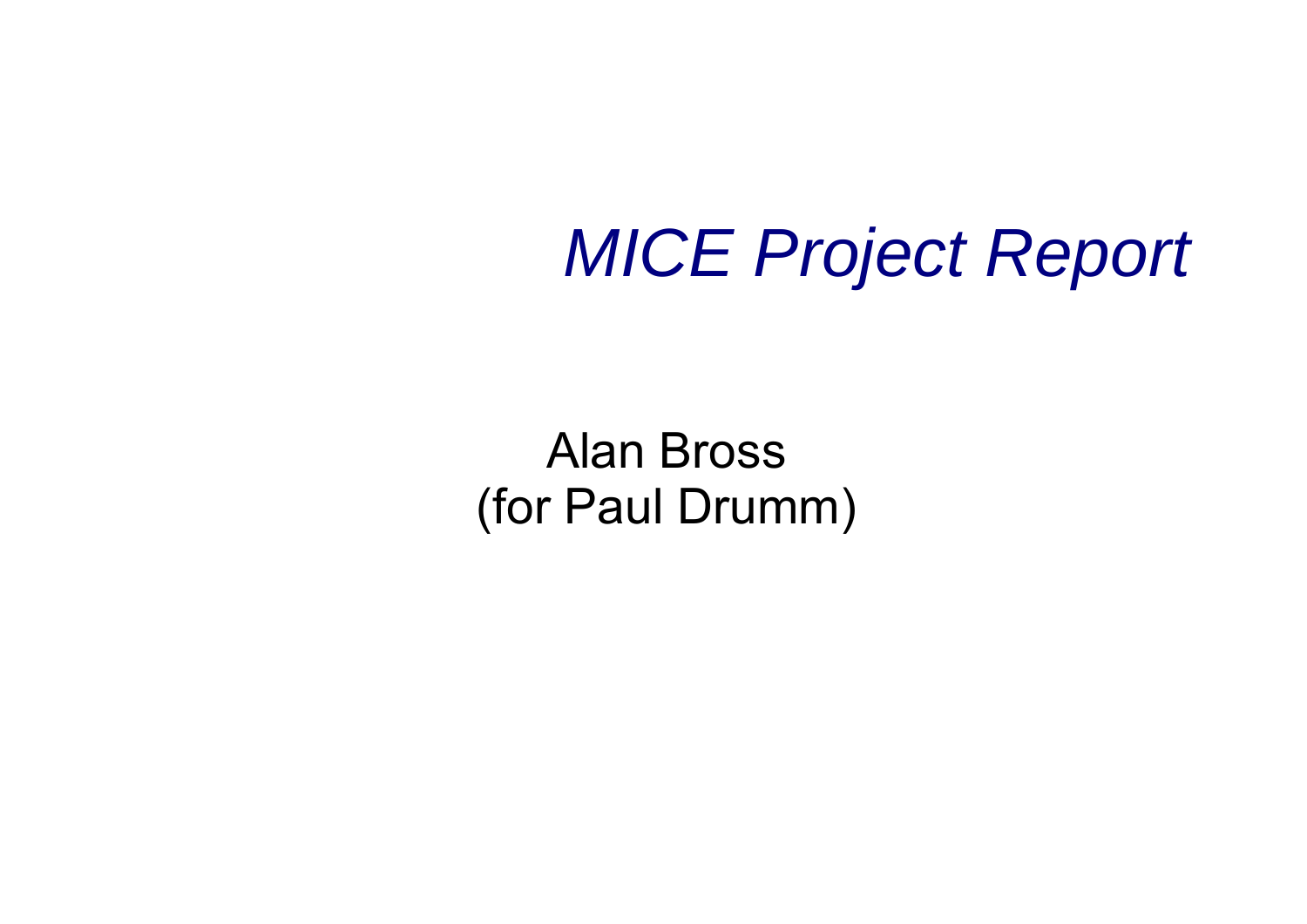## *Project Issues*

- . Key dates:
	- ISIS Synchrotron start-up scheduled for 1st August
		- Shielded area around decay solenoid (DSA) **must be completed; significant risk (high impact)**
		- **concentrates the mind!**
	- **ISIS user runs start up for production running 2nd October**
	- **These dates are subject to last minute changes**

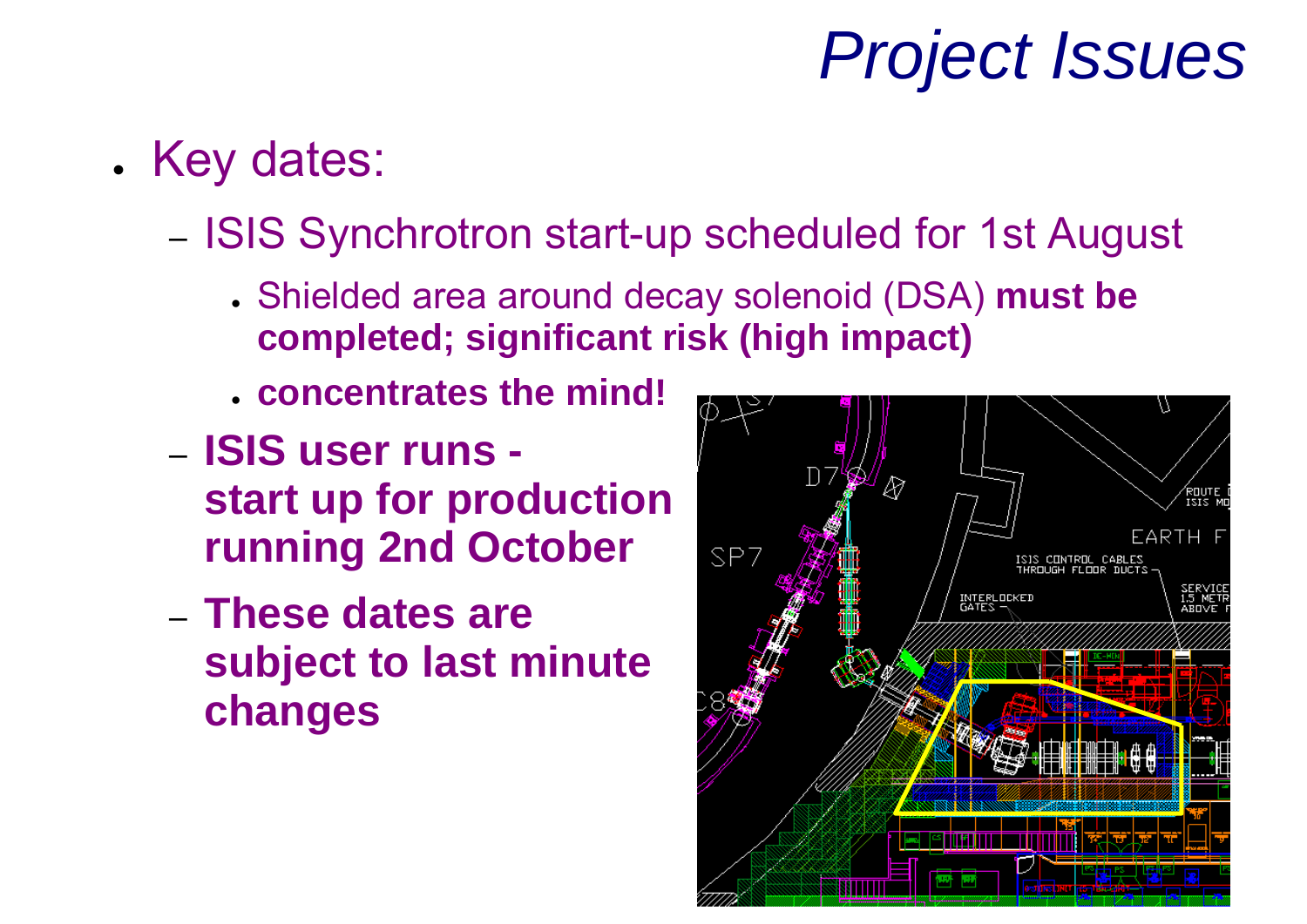

- . Schedule of work in the synchrotron in parallel with that in the MICE hall
- . Work on the shielding, cryoplant and beam line within DSA broken into steps
- . Parallel work in mice hall once solenoid is installed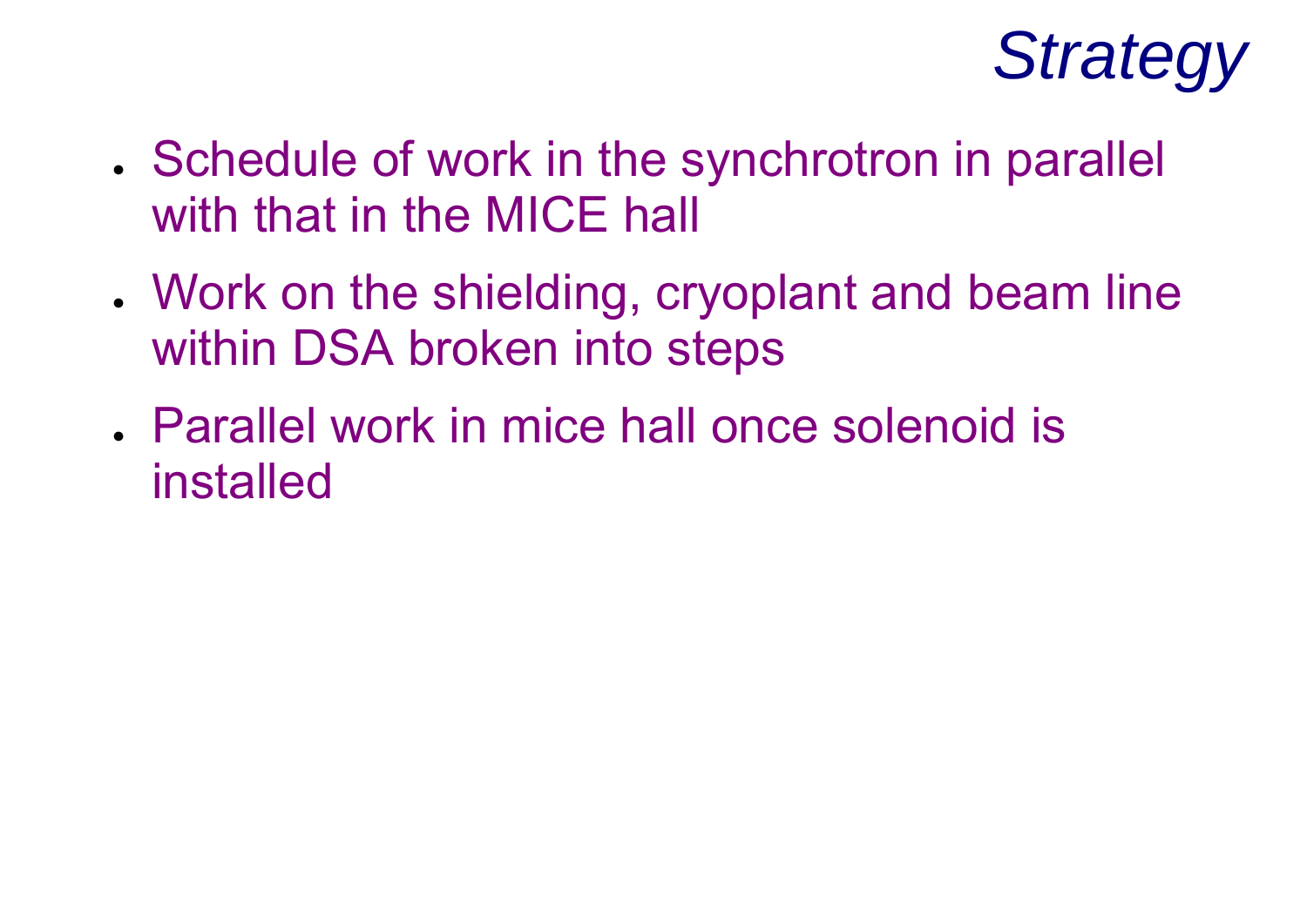#### *Current events*

- . Shielding is being delivered from DL
- . Next heavy-gang job is to pull out the existing shielding blocks - not under our control
- . Preparations for final drilling in concrete roof
- . Preparations for cutting solenoid trolley



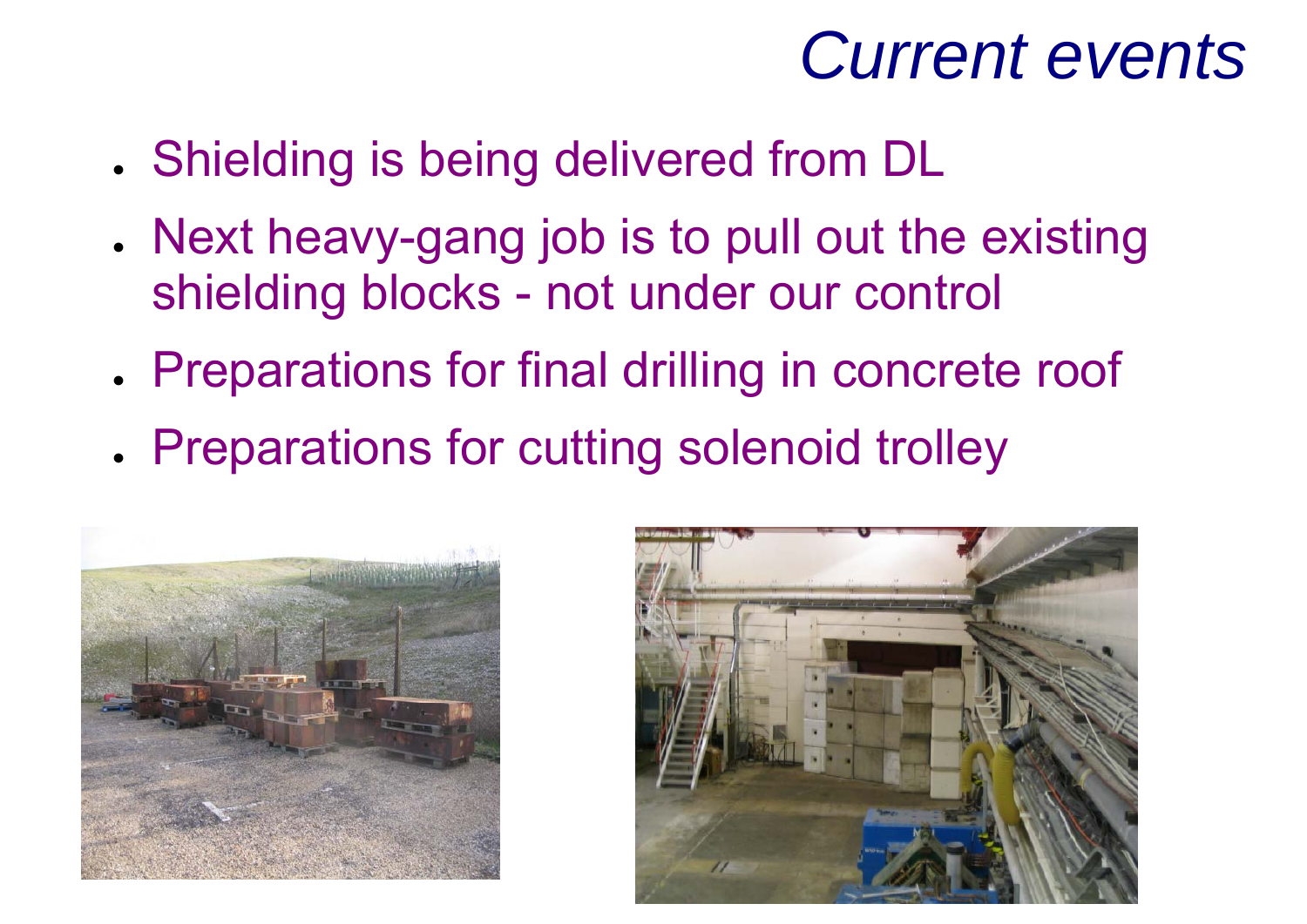# *Urgent needs*

- . many urgent items in time order:
	- Shielding design plan (steel plates);
	- Plinth;
	- Rails & extension frames;
	- Solenoid trolley mods;
	- Linde equipment installation;
	- Decay solenoid repair;
	- D2;
	- Q4-6;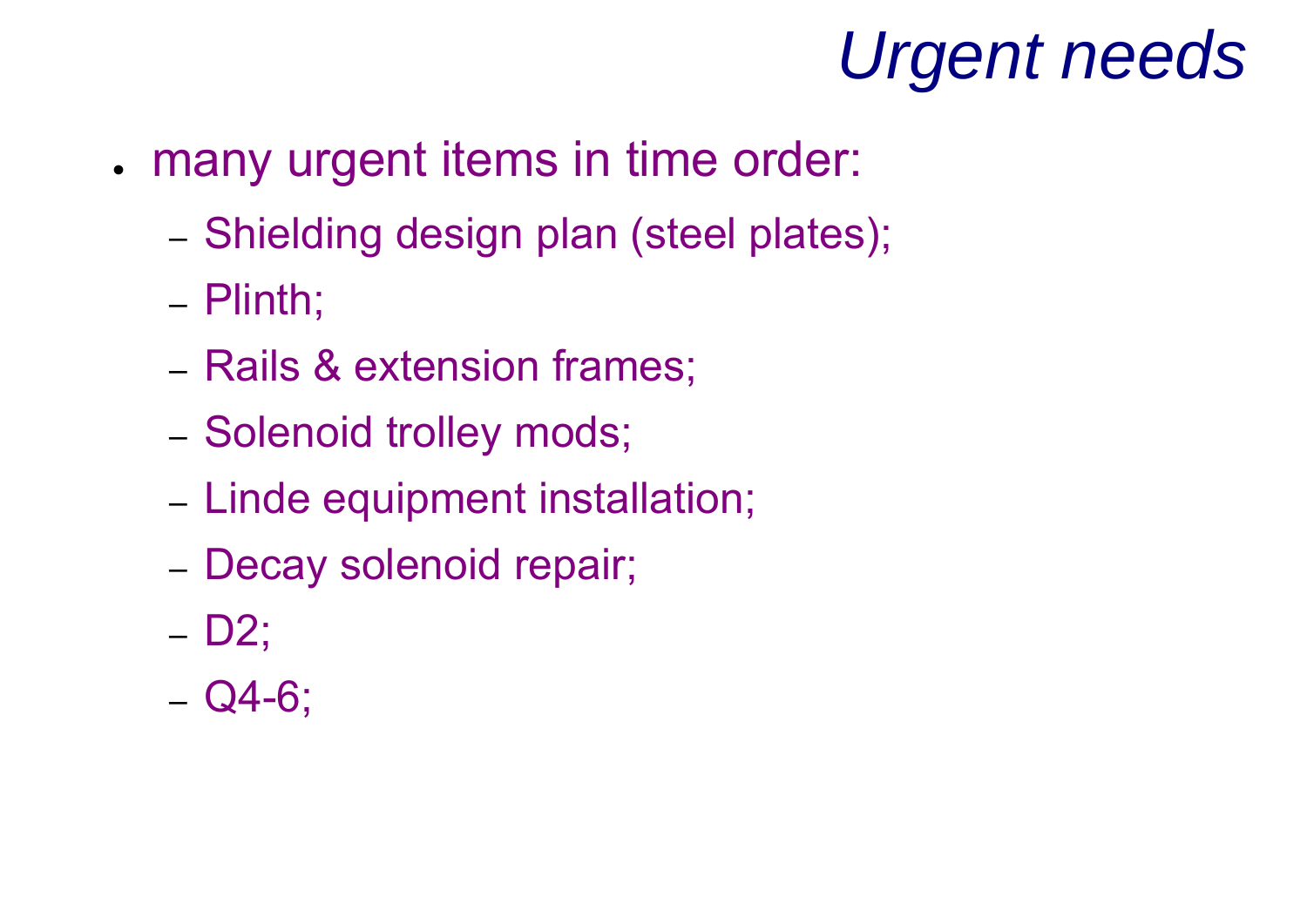## *Synchrotron components*

● Dipole & Quadrupole stand parts now out for manufacture - delivery expected to drive schedule (for installation in May)

• Installation - people - may suffer clash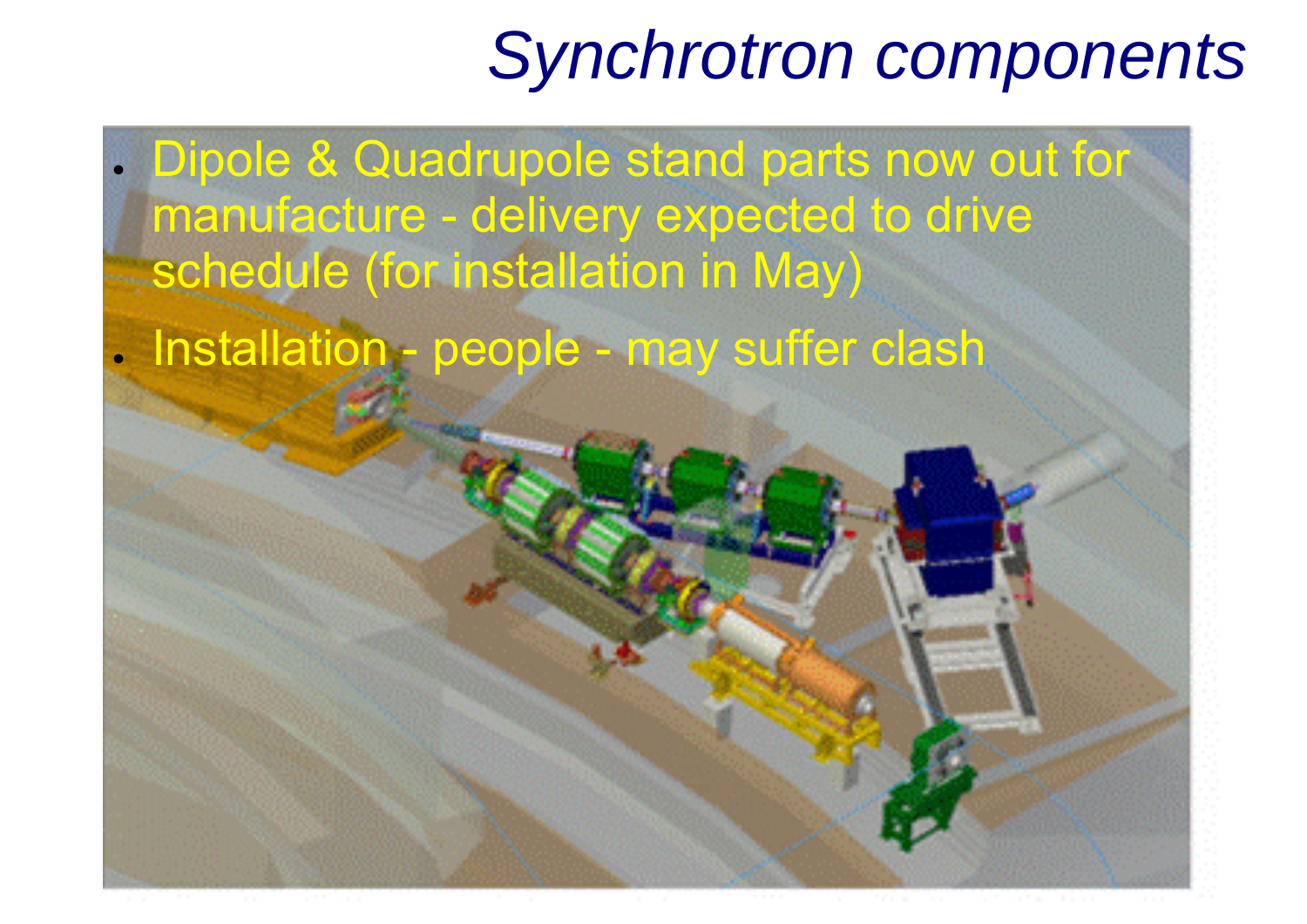## *D2, Q-stands*

- . Engineering being finished off
- . Rebuild of 1st Q35 is in progress
	- issue with coils still being investigated
	- may need to remake some coils











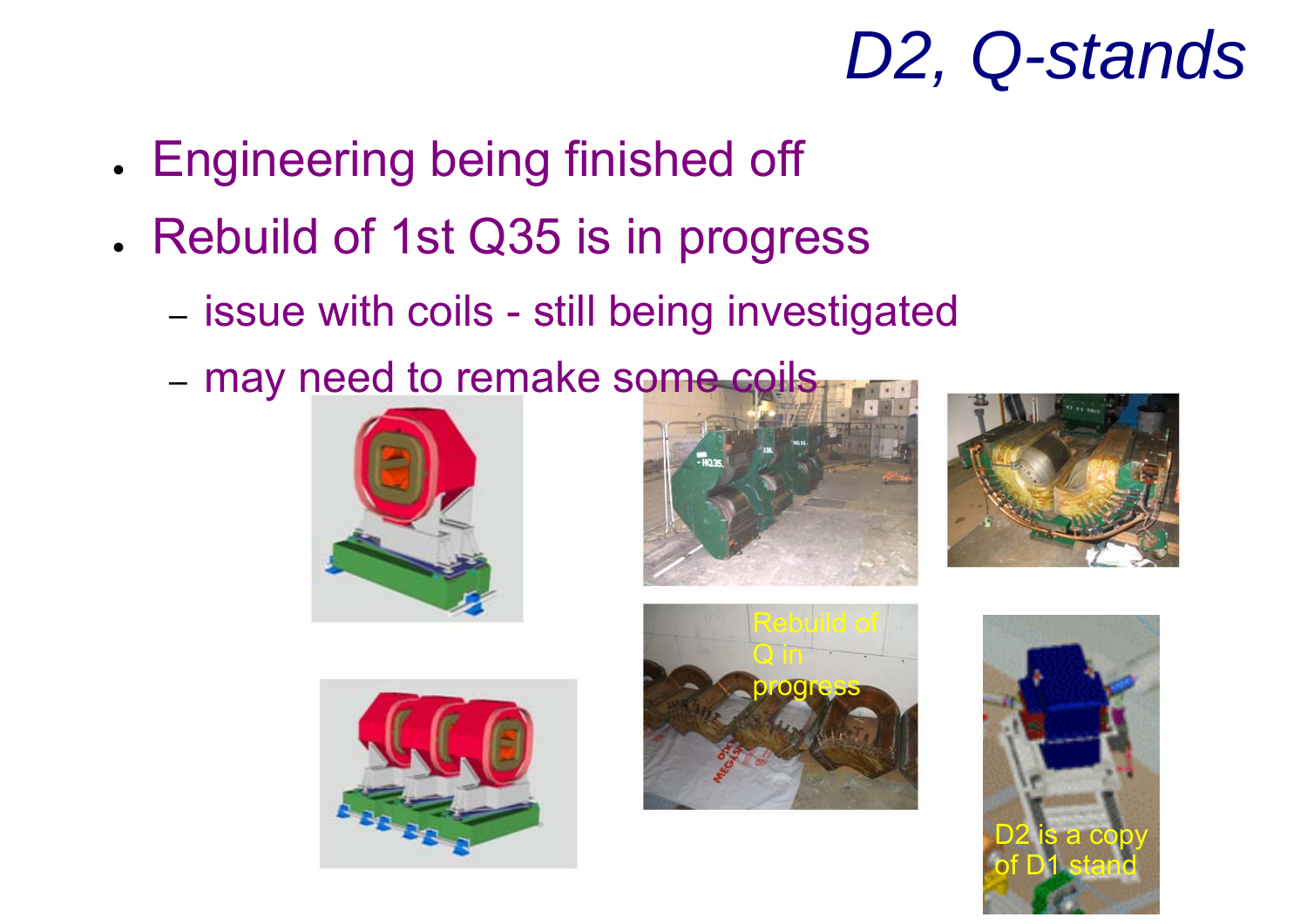## *Target*

#### . Progress

- Successful test in October
- Didn't manage a second go (for more statistics)
- . Power supply operating at DL at higher amps
	- –Power supply into a load > into target so far
	- One conclusion has been that the target controls are not fast enough
	- A plan has been evaluated & will be reviewed at beginning of March (TB + local review team) documents being prepared
- . Risk: we need to "prove" reliability with time running out...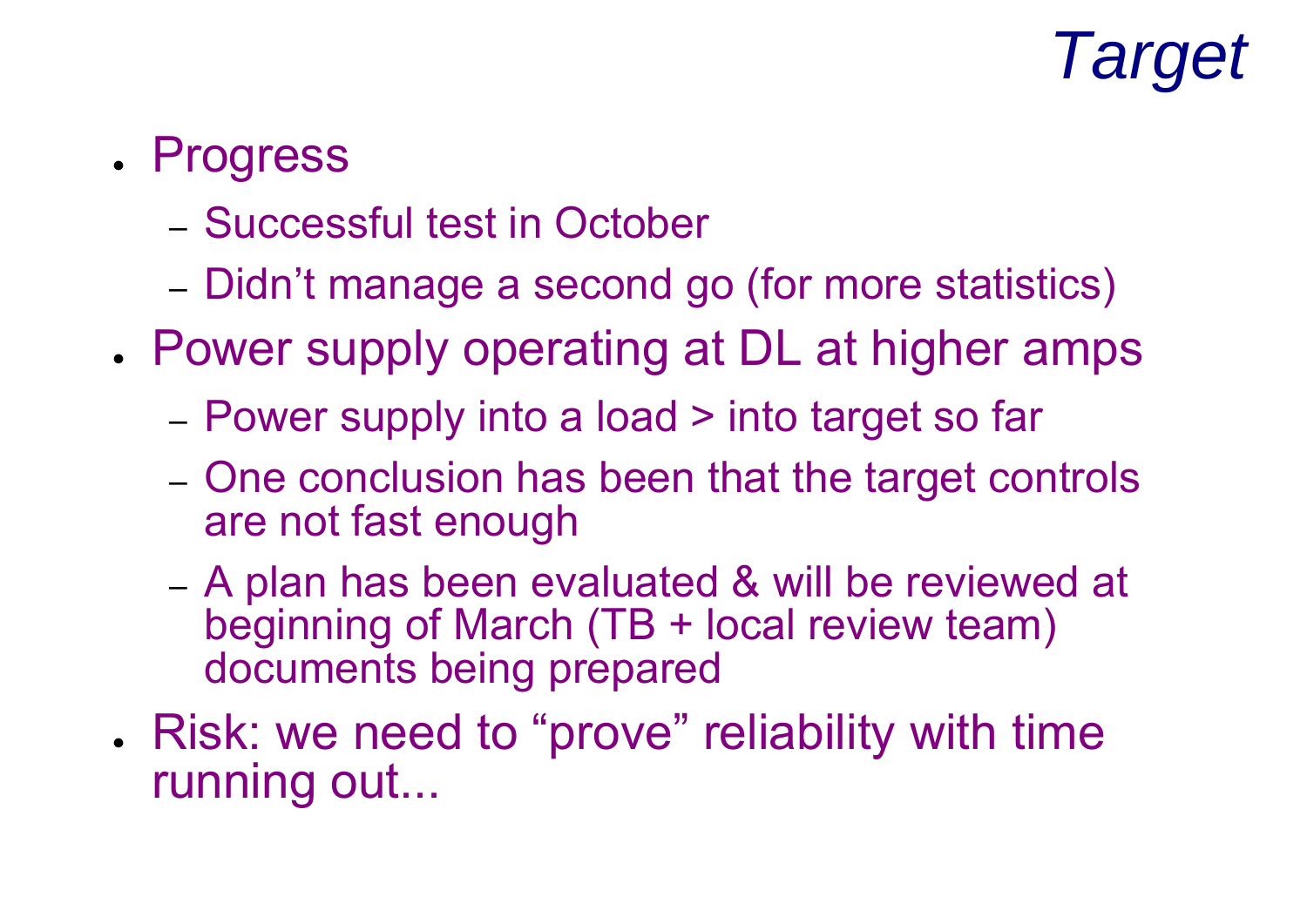#### *Milestones*

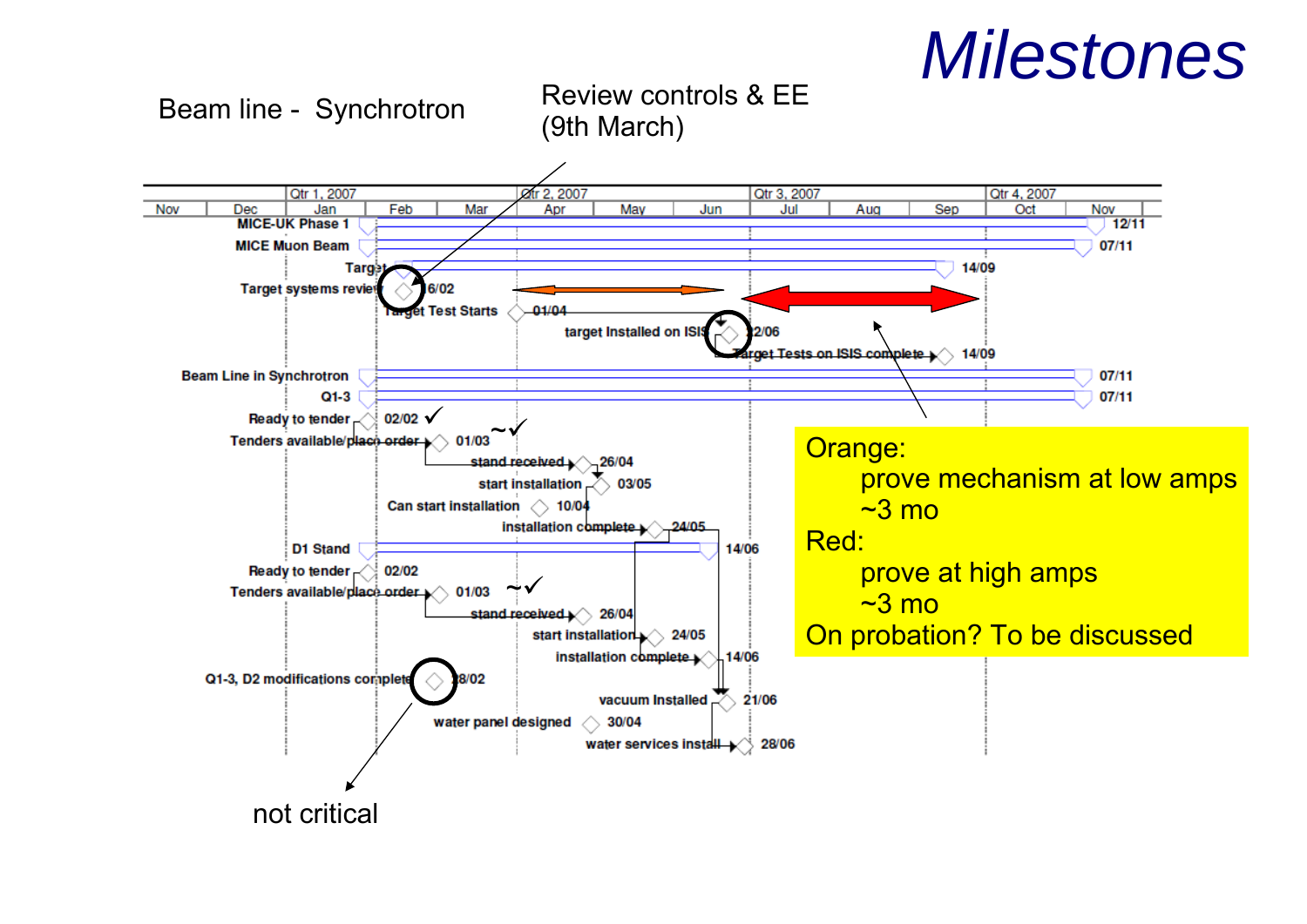#### *Muon Solenoid*

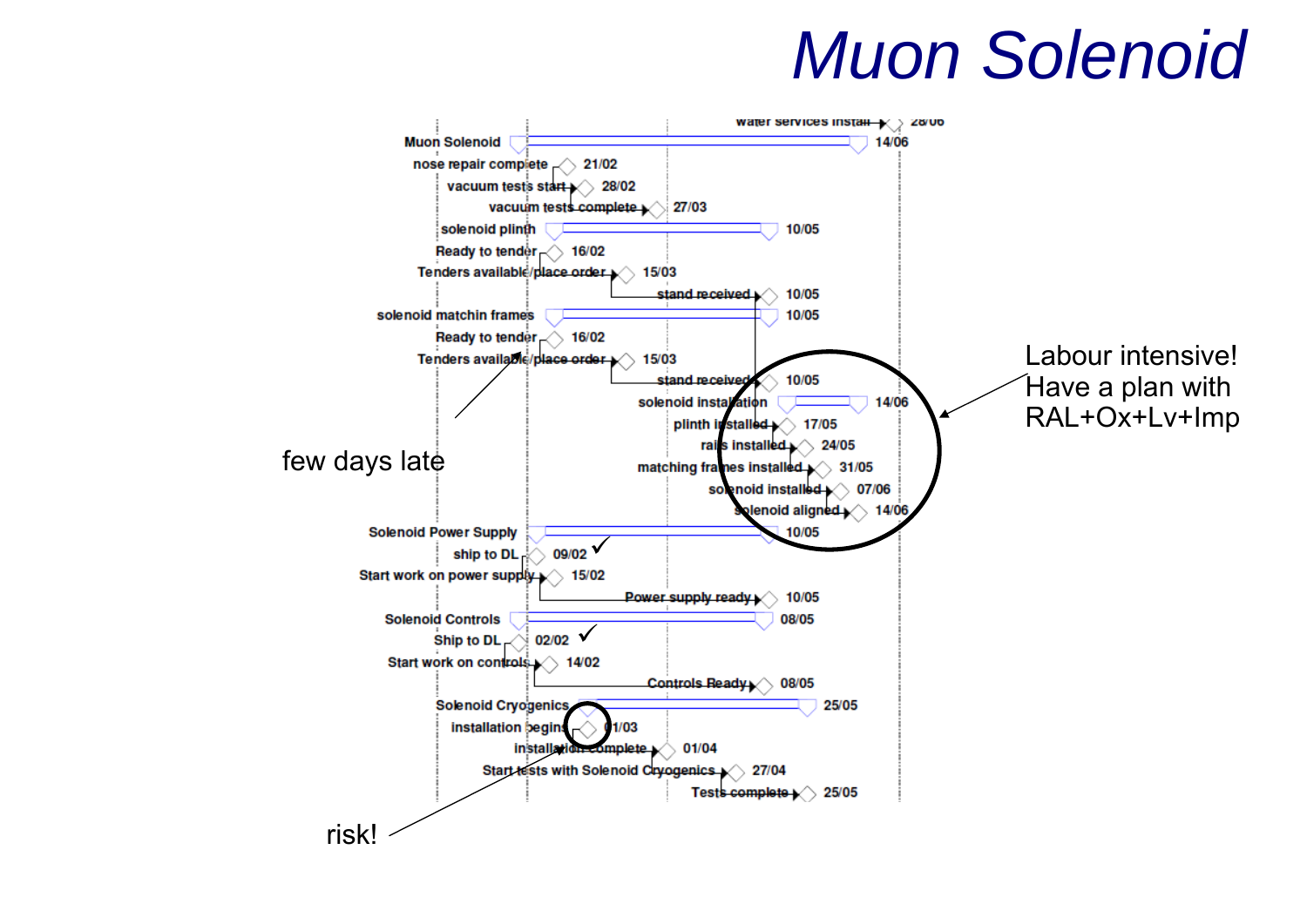#### *Beam line component Stands*



Work in parallel to gain time!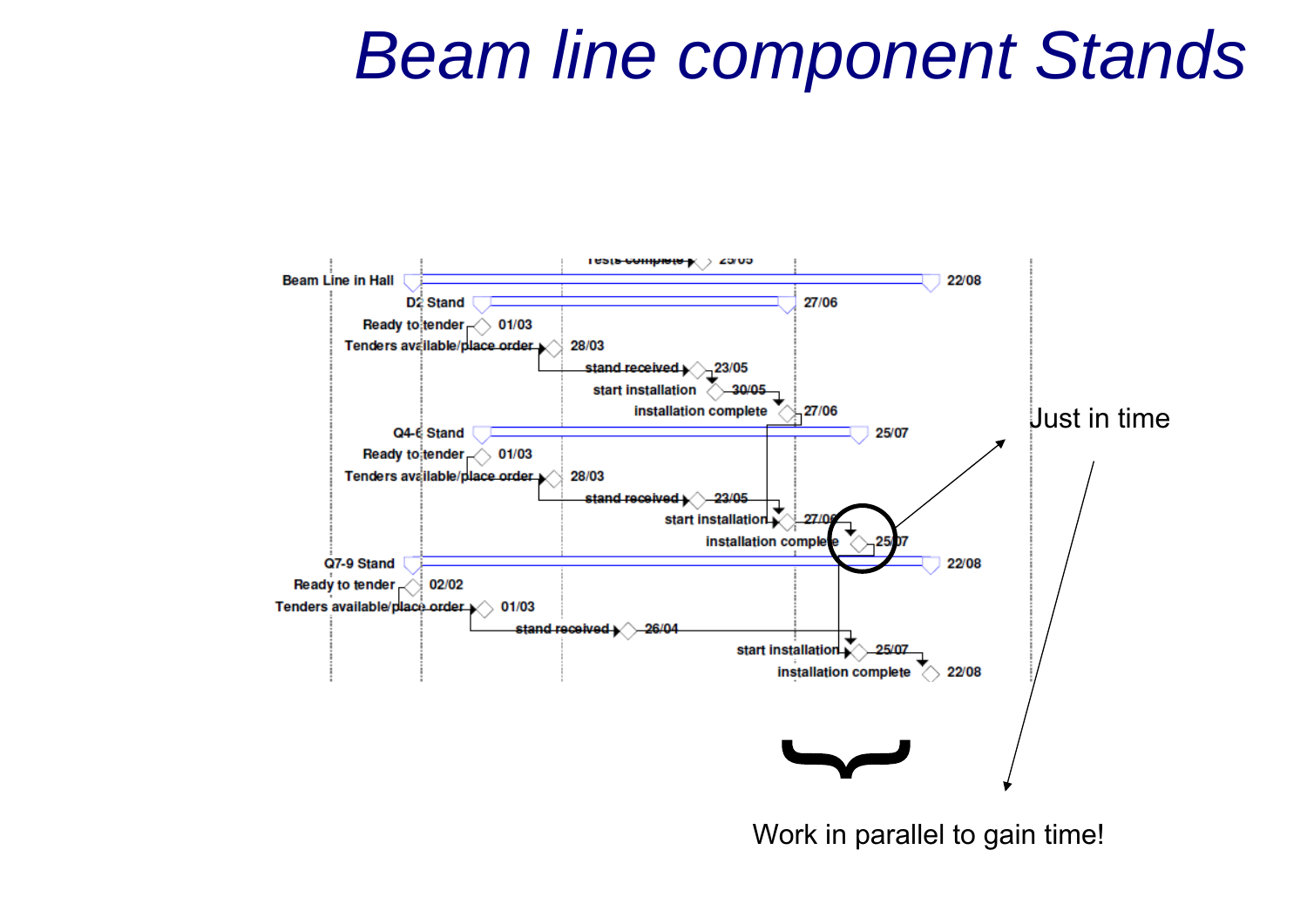#### *Overall MICE BL Project Plan Schedule*

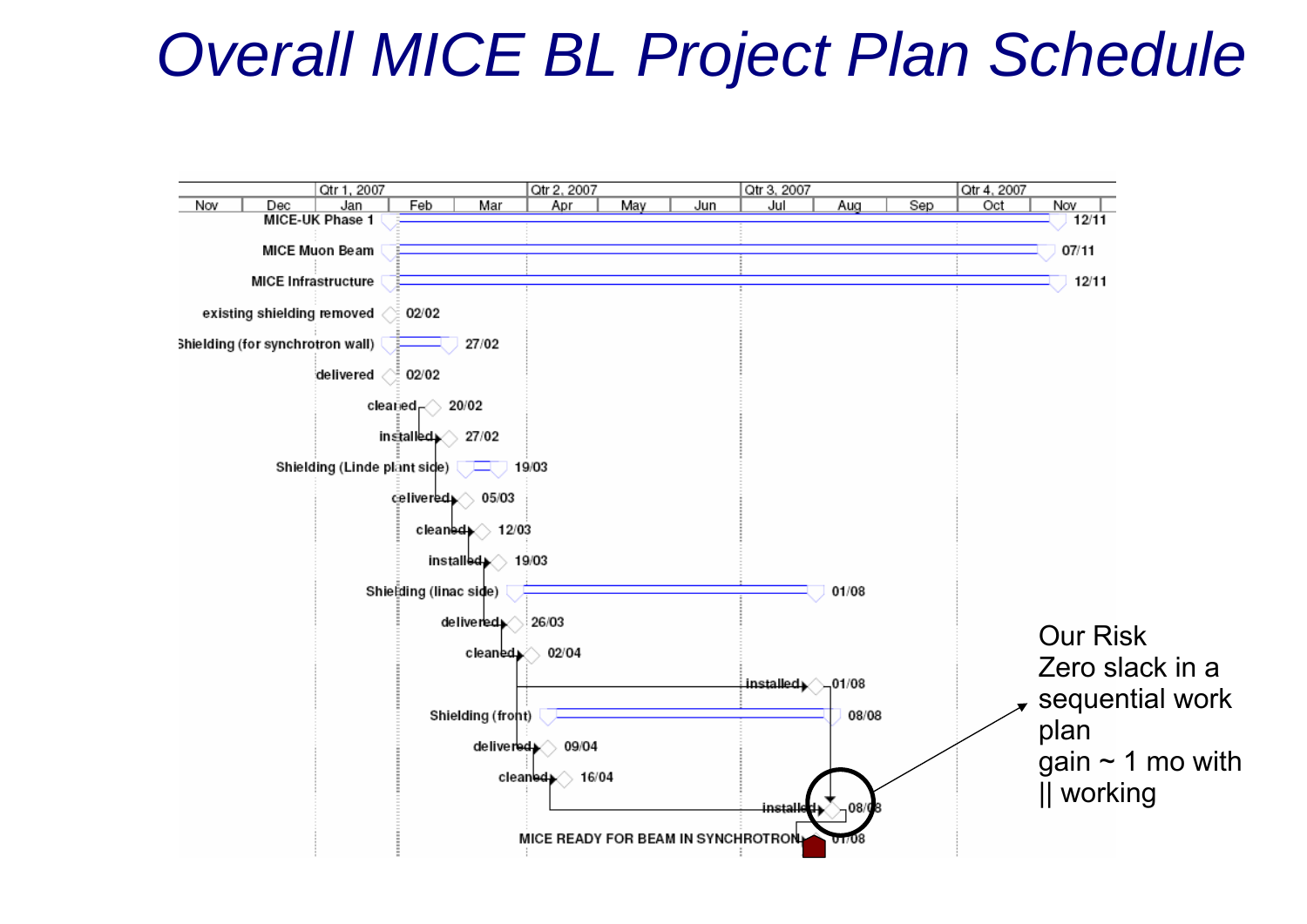## *progressing*

- Iron shields
	- control room side engineering ~complete
	- linac side simple wall
	- needs detailing
- MICE Plinth concrete base under MICE
	- **leave access clear for shielding installation**
	- floor fixings need to be determined
- . False floor between linac wall and MICE plinth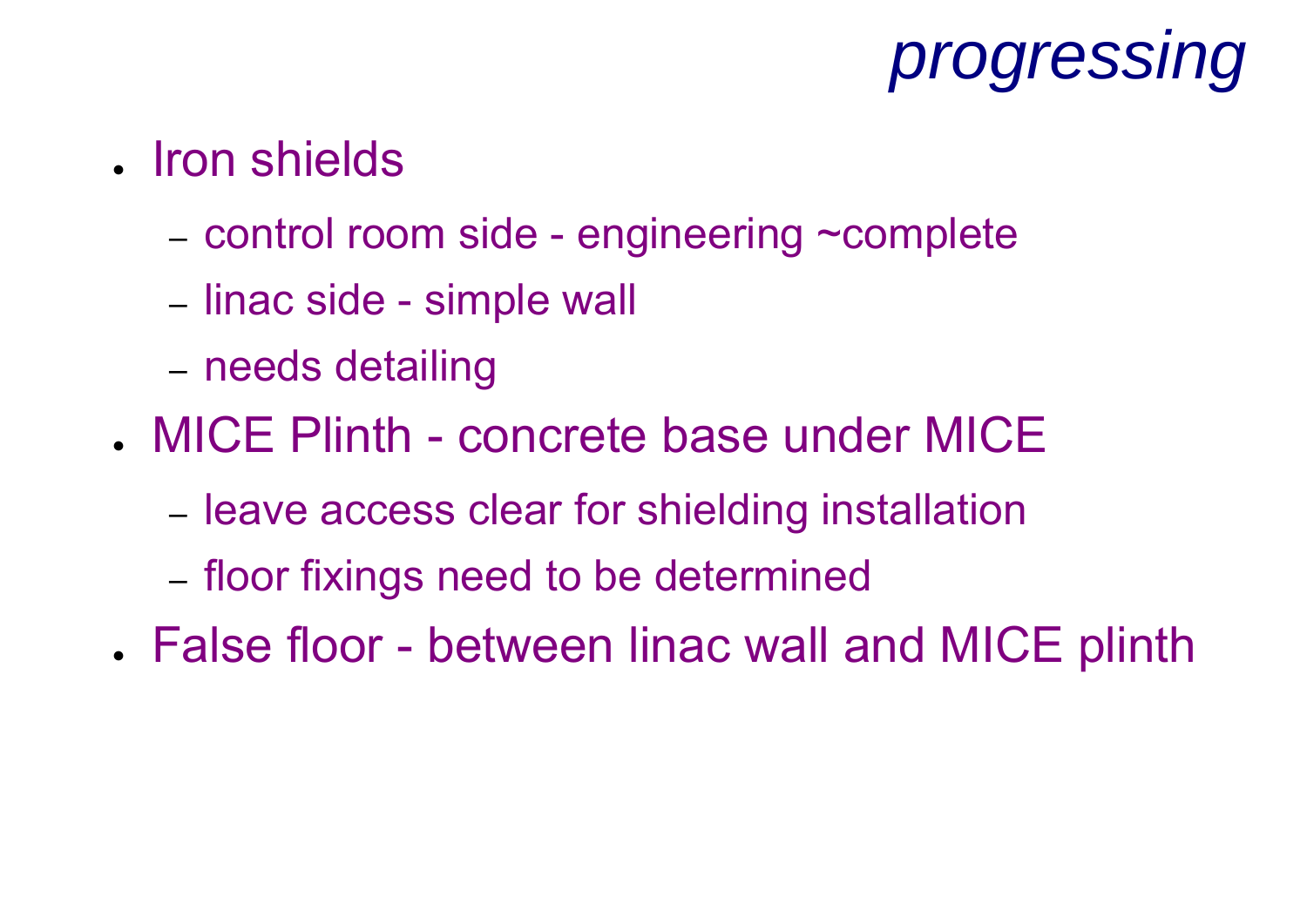## *Schedule Summary*

- parallel work (plus a proportion of weekends)
- . delays arise too easily
	- task review anticipation
- . dependent on delivery of items
	- north and south
- installation of items
	- more control
	- team of 2+2+1+2 *established*
	- crane operators
- . Can we do it!
	- yes we can!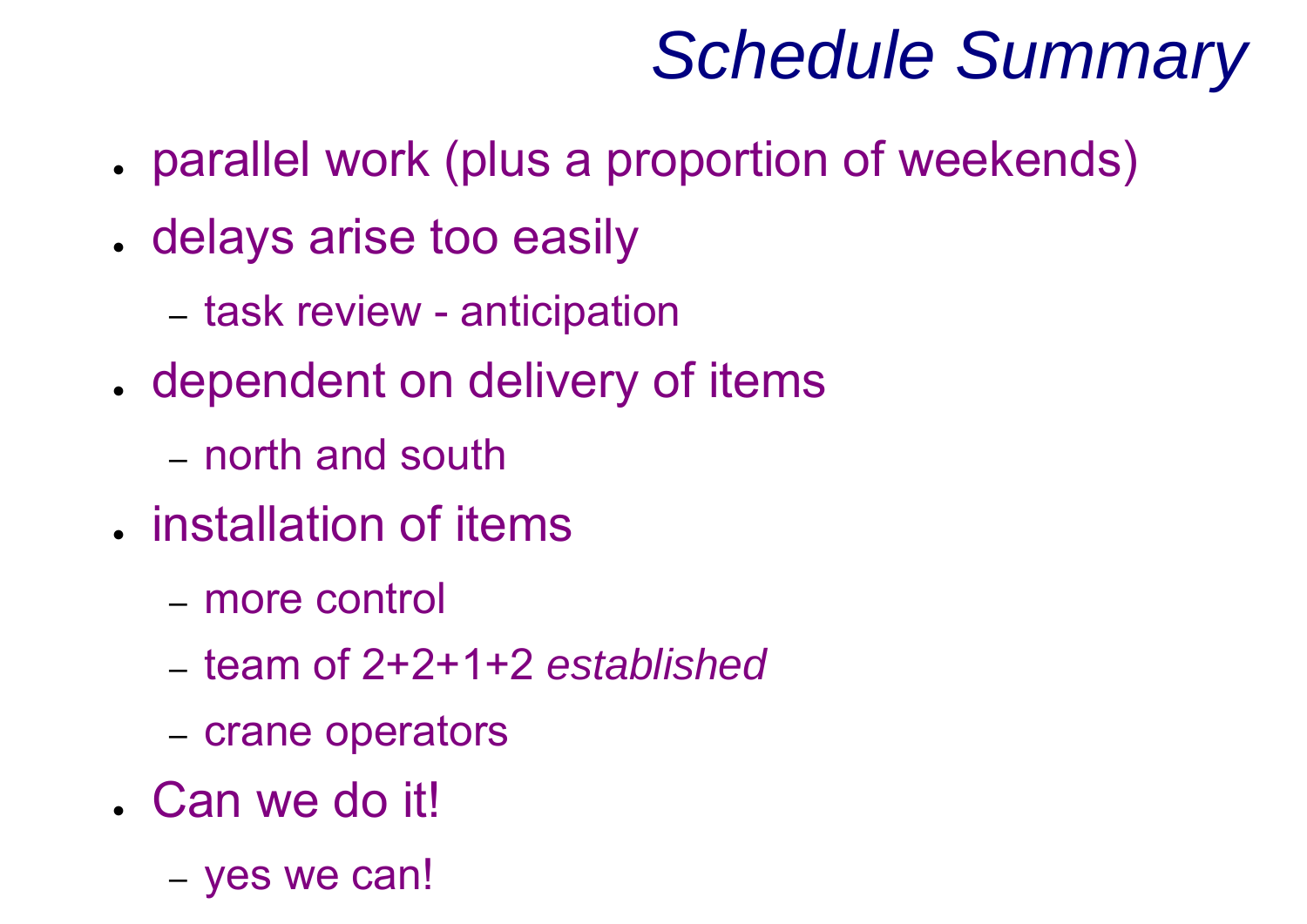## *Instrumentation & TOF0 & CKOV*

- . Still need to work out mounting scheme
	- follow from shielding design
- . Need TOF for beam diagnostic
- **.** installation in July?
- . FNAL beam monitors
	- not yet clear how many needed
	- not yet clear on cost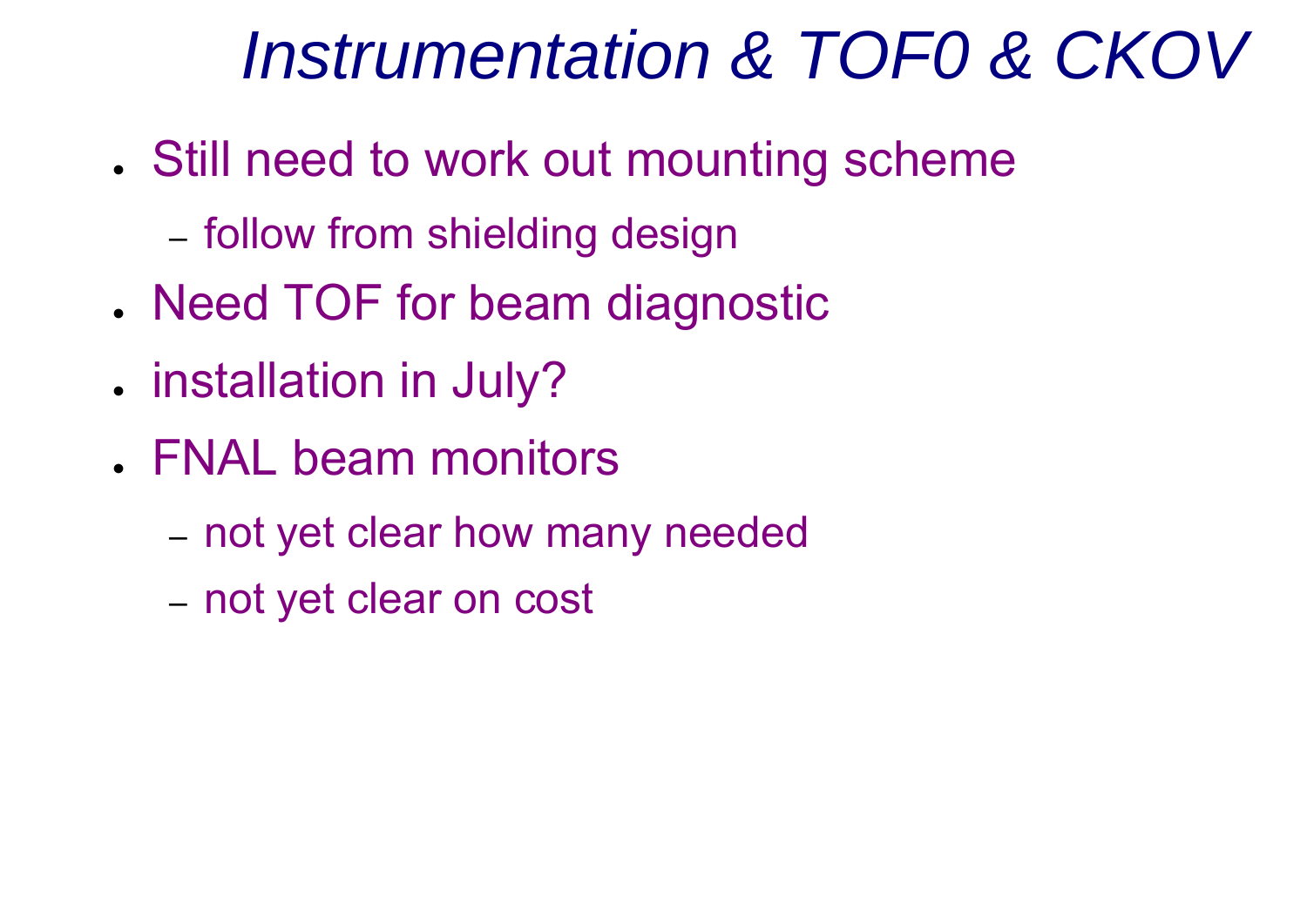### *RF Activities*

- ●Important for Phase 2 - MICE-CERN-UK
- . Tight schedule
	- 300kW power mid year
		- waiting on final rebuild of amplifier
	- 4MW end of 2007
		- build HT rack
		- control rack
		- . 4MW load?
- . Conflicts of other activities
	- management issue in Daresbury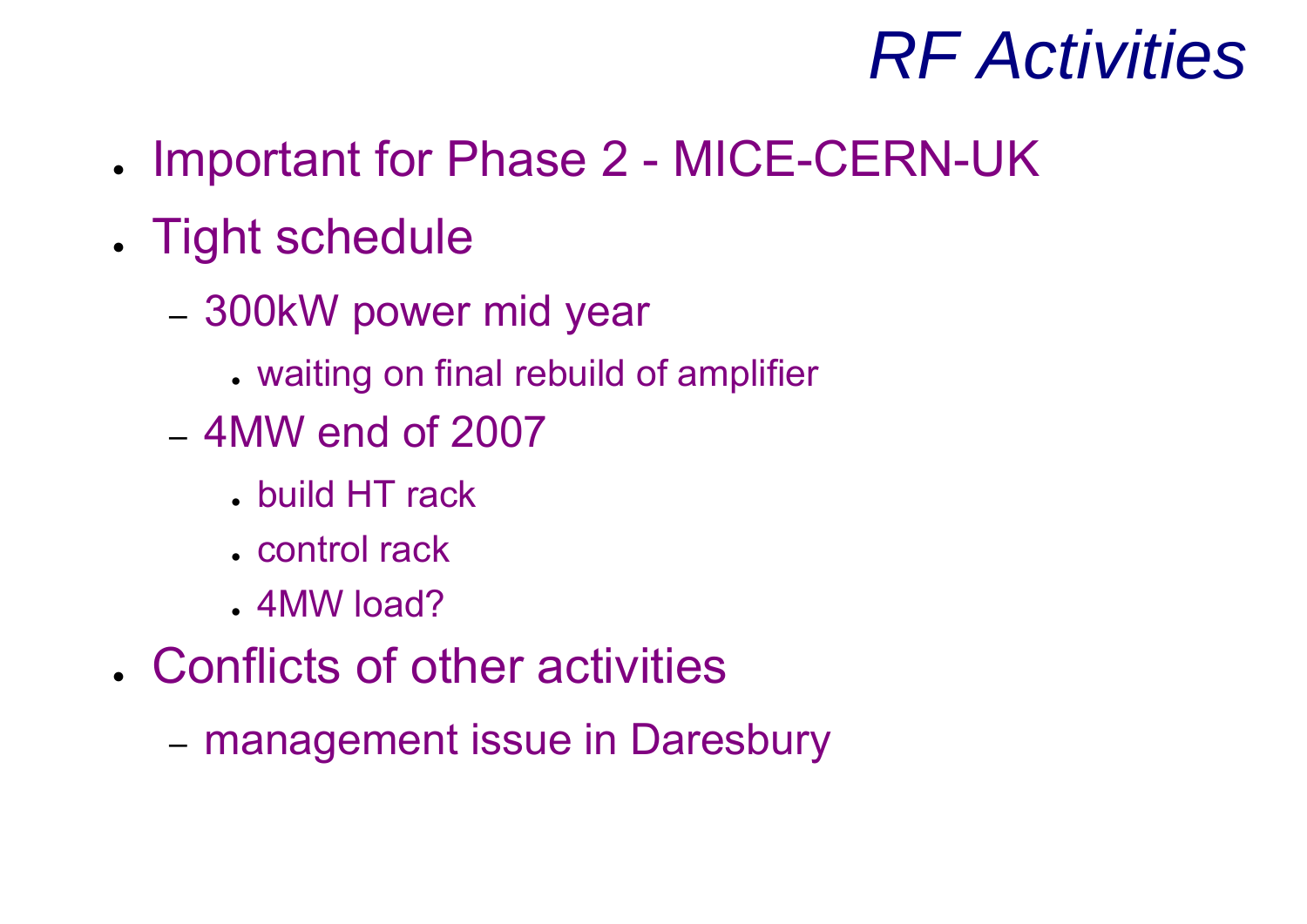### *LH2 & Absorber*

- . Specification close to completion
	- sign off with MICE
	- sign off with RAL
	- $-$  tender delivery in X months?
	- Overlap of MICE running & LH2 work
		- . LHe work will be important to learn safety implications
		- . Advise a mid point review before starting with LH2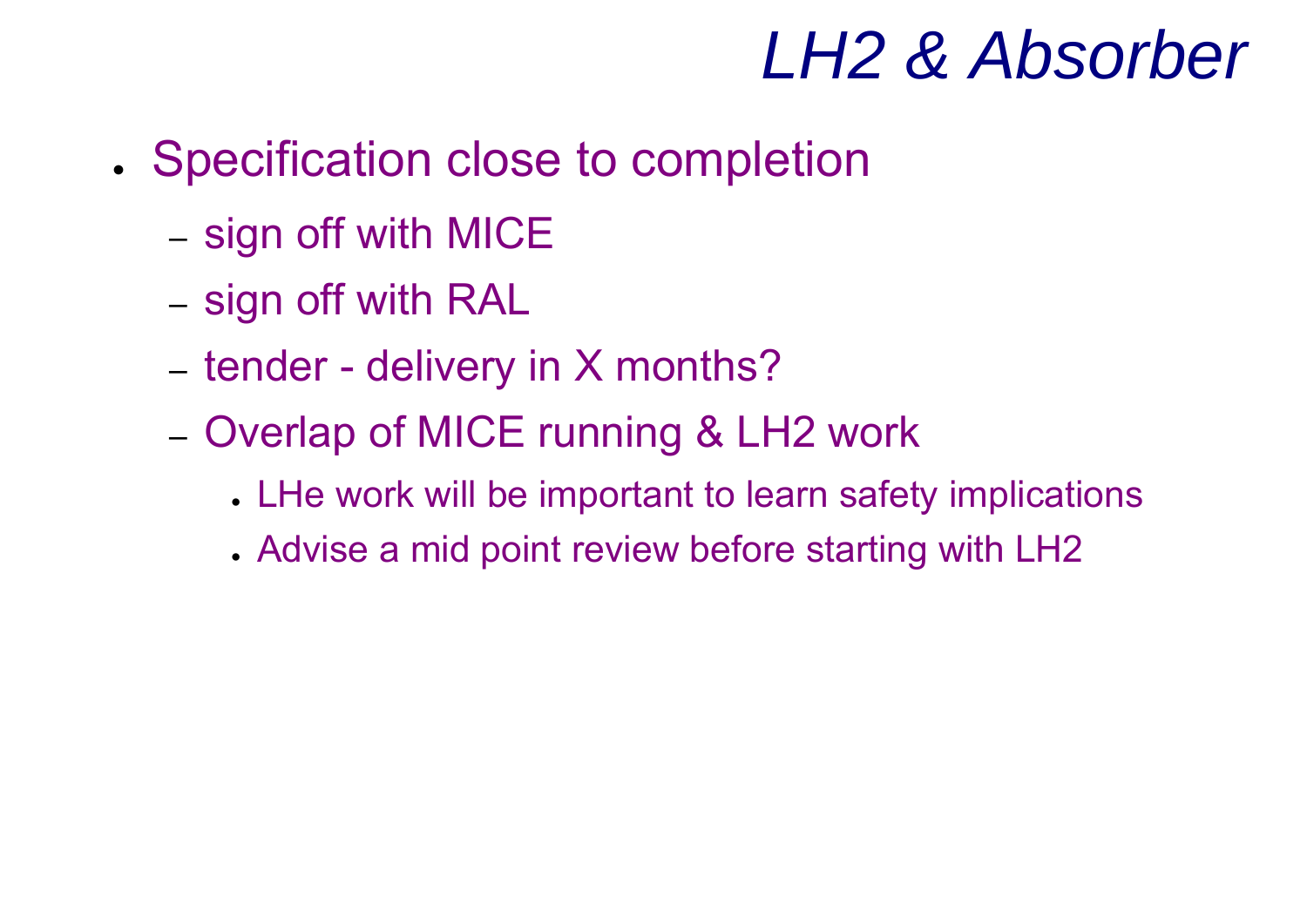# *ISIS Running in August*

|                                                                                                   |           | July     |           |         | August 2007                                                                                                             |                     |   |  |  |  |  |  | September 2007 |  |  |  |  |  | Oct. |
|---------------------------------------------------------------------------------------------------|-----------|----------|-----------|---------|-------------------------------------------------------------------------------------------------------------------------|---------------------|---|--|--|--|--|--|----------------|--|--|--|--|--|------|
| August Bank Hol: Mon. 27-Aug-07. 28 Privilege.                                                    | Mon-Sun   | Mon-Tue  | Wed-Thu   | Fri-Fri | Mon-Sun Md Tulwe Th Fr Sa SuMd Tulwe Th Fr Sa SuMd Tulwe Th Fr Sa SuMd Tulwe Th Fr Sa SuMd Tulwe Th Fr Sa SuMd Tul      |                     |   |  |  |  |  |  |                |  |  |  |  |  |      |
|                                                                                                   | 16-22-Jul | 23-31Jul | 01-09 Aug |         | 10-17 Aug 20-26 Aug 27 28 29 30 31 1 2 3 4 5 6 7 8 9 10 11 12 13 14 15 16 17 18 19 20 21 22 23 24 25 26 27 28 29 30 1 2 |                     |   |  |  |  |  |  |                |  |  |  |  |  |      |
| Water, vacuum, etc. all complete                                                                  |           |          |           |         |                                                                                                                         |                     |   |  |  |  |  |  |                |  |  |  |  |  |      |
| No more general access to linac tunnel                                                            |           |          |           |         |                                                                                                                         |                     |   |  |  |  |  |  |                |  |  |  |  |  |      |
| Fire up linac RF, 1RF + 2RF cavities (no beam) [1]                                                |           |          |           |         |                                                                                                                         |                     |   |  |  |  |  |  |                |  |  |  |  |  |      |
| Check all timing and m/c enable interlock signals OK                                              |           |          |           |         |                                                                                                                         |                     |   |  |  |  |  |  |                |  |  |  |  |  |      |
| EPB-2 must be ready for beam [2]                                                                  |           |          |           |         |                                                                                                                         |                     |   |  |  |  |  |  |                |  |  |  |  |  |      |
| MICE Hall must be ready for beam in synch, room [3]                                               |           |          |           |         |                                                                                                                         |                     |   |  |  |  |  |  |                |  |  |  |  |  |      |
| No more general access to synchrotron room                                                        |           |          |           |         |                                                                                                                         |                     |   |  |  |  |  |  |                |  |  |  |  |  |      |
| MICE beam line tests -- parasitic [4]                                                             |           |          |           |         |                                                                                                                         | $\mathbf{B}$<br>- P |   |  |  |  |  |  |                |  |  |  |  |  |      |
| Replace EPB-1 roof (M Krendler's sched., no contingency)                                          |           |          |           |         |                                                                                                                         | a                   |   |  |  |  |  |  |                |  |  |  |  |  |      |
| Replace extract plant on EPB-1 roof (MK, no contingency)                                          |           |          |           |         |                                                                                                                         | D.<br>k.            |   |  |  |  |  |  |                |  |  |  |  |  |      |
| Little or no access to EPB-2 [5]                                                                  |           |          |           |         |                                                                                                                         |                     |   |  |  |  |  |  |                |  |  |  |  |  |      |
| Run linac to IHBS1, then to IHBS2 when first steel layer on [6]                                   |           |          |           |         |                                                                                                                         | Н                   |   |  |  |  |  |  |                |  |  |  |  |  |      |
| Run synchrotron to SRBD, >DJA 1.0                                                                 |           |          |           |         |                                                                                                                         | $\circ$             |   |  |  |  |  |  |                |  |  |  |  |  |      |
| TS-1 ready for beam                                                                               |           |          |           |         |                                                                                                                         |                     |   |  |  |  |  |  |                |  |  |  |  |  |      |
| Beam to TS-1. Inevitably difficulties after long off. So 1 week                                   |           |          |           |         |                                                                                                                         | j.                  |   |  |  |  |  |  |                |  |  |  |  |  |      |
| Access to EPB-2 0800-1600 by arrangement                                                          |           |          |           |         |                                                                                                                         | d<br>a.             | н |  |  |  |  |  |                |  |  |  |  |  |      |
| General access to EPB-2                                                                           |           |          |           |         |                                                                                                                         | $\mathbf{q}$<br>- 0 |   |  |  |  |  |  |                |  |  |  |  |  |      |
| Base rate beam to TS-1, DJA 2.0, >1600 if necess.                                                 |           |          |           |         |                                                                                                                         |                     |   |  |  |  |  |  |                |  |  |  |  |  |      |
| 2RF parameter exploration. >1600 if necess.                                                       |           |          |           |         |                                                                                                                         |                     |   |  |  |  |  |  |                |  |  |  |  |  |      |
| 2 days off for residual remedial work (not weekend) (incl. ion source change)                     |           |          |           |         |                                                                                                                         |                     | d |  |  |  |  |  |                |  |  |  |  |  |      |
| TS-2 ready for beam [7]                                                                           |           |          |           |         |                                                                                                                         |                     | a |  |  |  |  |  |                |  |  |  |  |  |      |
| 2RF at times of day when not doing EPB-2 work. 0000-0800 if necess. [8]                           |           |          |           |         |                                                                                                                         |                     | ų |  |  |  |  |  |                |  |  |  |  |  |      |
| Extraction into EPB-2. DJA3.0 + 1 day for problems + 2 days for diagnostics. 1600-2400 if necess. |           |          |           |         |                                                                                                                         |                     |   |  |  |  |  |  |                |  |  |  |  |  |      |
| Septum to E2Q13, DJA 4.0 + 1 day + 1 day, 1600-2400 if necess.                                    |           |          |           |         |                                                                                                                         |                     |   |  |  |  |  |  |                |  |  |  |  |  |      |
| E2HB3 to E2VB4, DJA 5.0 + 1 day + 1 day, 1600-2400 if necess.                                     |           |          |           |         |                                                                                                                         |                     |   |  |  |  |  |  |                |  |  |  |  |  |      |
| E2VB4 to TS-2 target. DJA 6.0 + 1 day + 1 day. 1600-2400 if necess.                               |           |          |           |         |                                                                                                                         |                     |   |  |  |  |  |  |                |  |  |  |  |  |      |
| TSA safety, DJA 7.0 + "1 day, 1600-2400 if necess.                                                |           |          |           |         |                                                                                                                         |                     |   |  |  |  |  |  |                |  |  |  |  |  |      |
| 2 days off for residual remedial work (not weekend) (incl. ion source change)                     |           |          |           |         |                                                                                                                         |                     |   |  |  |  |  |  |                |  |  |  |  |  |      |
| No more access to EPB-2 unless comprehensively block off. Access to TS-2 possible through Mode 4B |           |          |           |         |                                                                                                                         |                     |   |  |  |  |  |  |                |  |  |  |  |  |      |
| Optimise beam with 2RF to TS-1                                                                    |           |          |           |         |                                                                                                                         |                     |   |  |  |  |  |  |                |  |  |  |  |  |      |
| 50 pps running (usual 3 days)                                                                     |           |          |           |         |                                                                                                                         |                     |   |  |  |  |  |  |                |  |  |  |  |  |      |
| Cycle 2007/01 begins                                                                              |           |          |           |         |                                                                                                                         |                     |   |  |  |  |  |  |                |  |  |  |  |  |      |
| D.18.10, ato, in Seet 10 in Dean Adams' "TS.2 Ream Commissioning Requirements" (SISIRROMTIR27J08) |           |          |           |         |                                                                                                                         |                     |   |  |  |  |  |  |                |  |  |  |  |  |      |

#### *Provisional – subject to change*

[4] MICE beam can basically run any time synchrotron is running, provided beam losses in Straight 7 acceptable. But machine programme determined by ISIS operations, not MICE.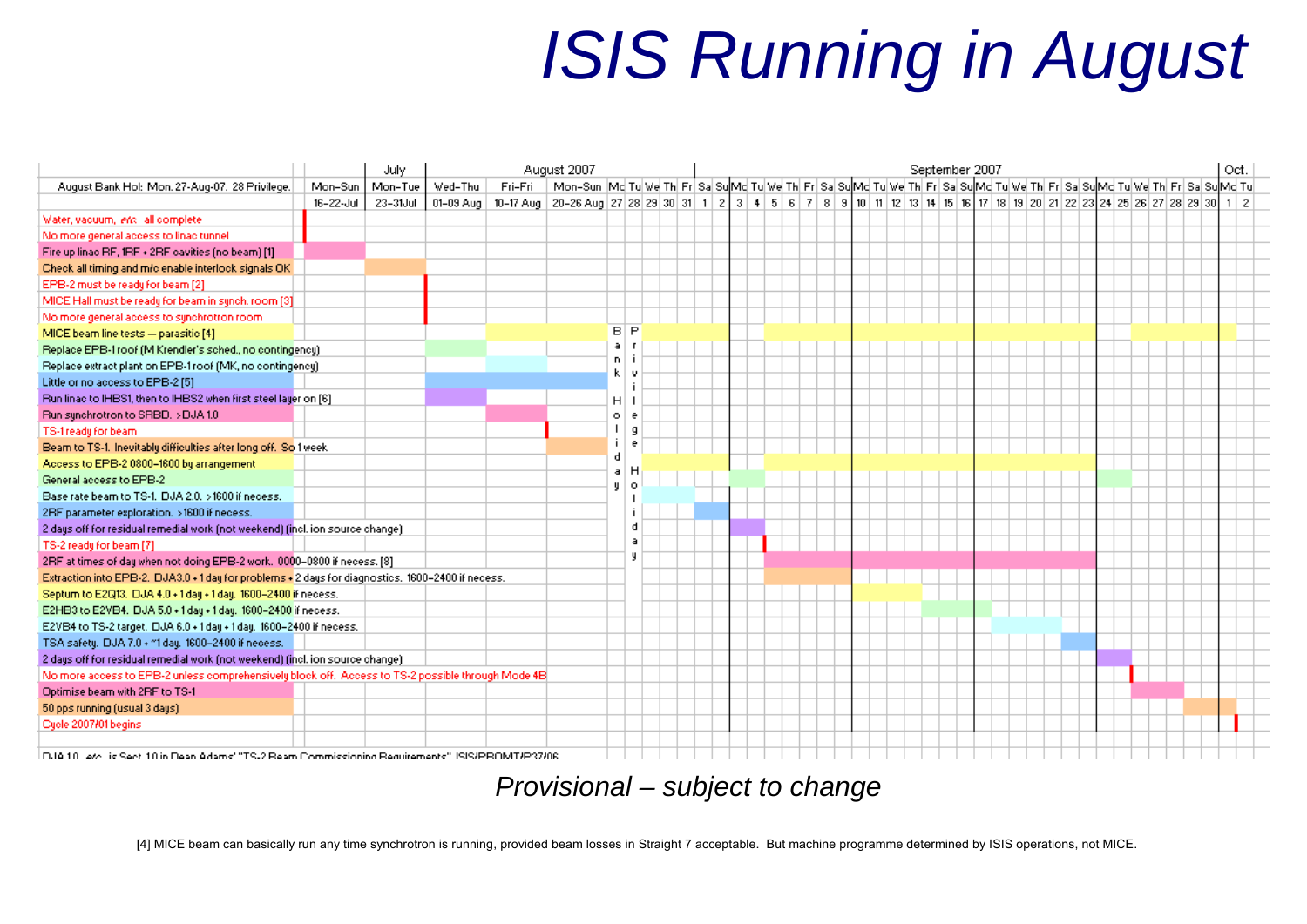## *ISIS user running*

#### ● Provisional dates s2c

- Cycle starts Tuesday 2<sup>nd</sup> October
- $-$  ~60 days of user beam in 2007



*Provisional – subject to change*